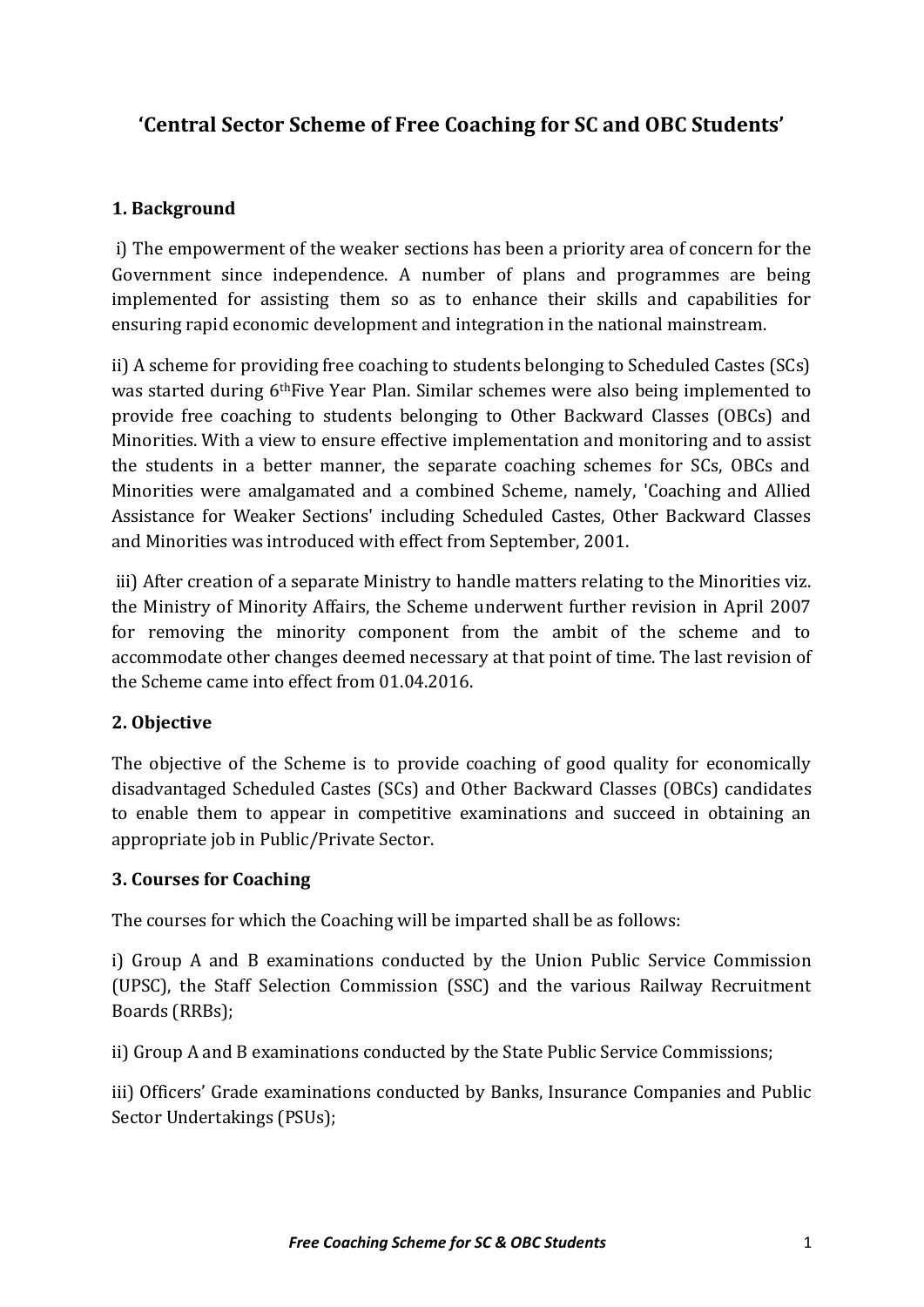iv) Premier Entrance Examinations for admission in (a) Engineering (eg. IIT-JEE), (b) Medical (eg.NEET), (c) Professional courses like Management (eg. CAT) and Law (eg. CLAT), and (d) Any other such disciplines as Ministry may decide from time to time.

v) Eligibility tests/examinations like SAT, GRE, GMAT and TOEFL.

vi) Entrance examination tests for CPL courses/ National Defence Academy and Combined Defence Services.

## **4. Distribution of slots amongst types of competitive examinations**

60% of total available slots shall be allotted to the coursesfor which qualifying exam is graduation (Bachelor's level). 40% of total slots shall be for thecourses for which qualifying exam is Class 12.

## **5. Category-wise Ratio of Candidates**

The ratio of SC and OBC students to be coached under the Scheme will be 70:30. In case of non-availability adequate number of candidates in a particular category, the Ministry of Social Justice and Empowerment can relax this ratio.

## **6. Eligibility criteria for students**

(i) Only students belonging to SCs and OBCs having total family income from all sources of Rs.8.00 lakh or less per annum will be eligible for benefits under the Scheme. However, SC/OBC candidates belonging to a Minority community shall not be eligible under this scheme and can apply under the similar scheme of Ministry of Minority Affairs.Following guideline shall be followed for income certificate-

Income declaration of self-employed parents/ guardian should be in the form of a certificate issued by Revenue Officer not below the rank of Tehsildar. Employed parents/guardians are required to obtain income certificate from their employer. Employed parents/ guardians should obtain consolidated certificate from Revenue Officer for any other additional source of income.

ii) The students must have secured the minimum marks in the qualifying examination of the competitive exam for which coaching is sought, as prescribed in the guidelines of the said competitive exam. However, if the student has still not appeared for the said qualifying examination, or if the student has appeared and the result has not been declared, the marks obtained in the Board/Degree exam just prior to the qualifying exam shall be taken into account. If the number of eligible applications received is more than the given slots, the selection will be done in the decreasing order of the marks obtained in the qualifying exams.

(iii) For the competitive exams for which the qualifying exam is class 12th, benefits under the scheme will be available to a candidate only if the candidate has passed class 12th or is studying in class 12th as on the date of receiving the benefit under the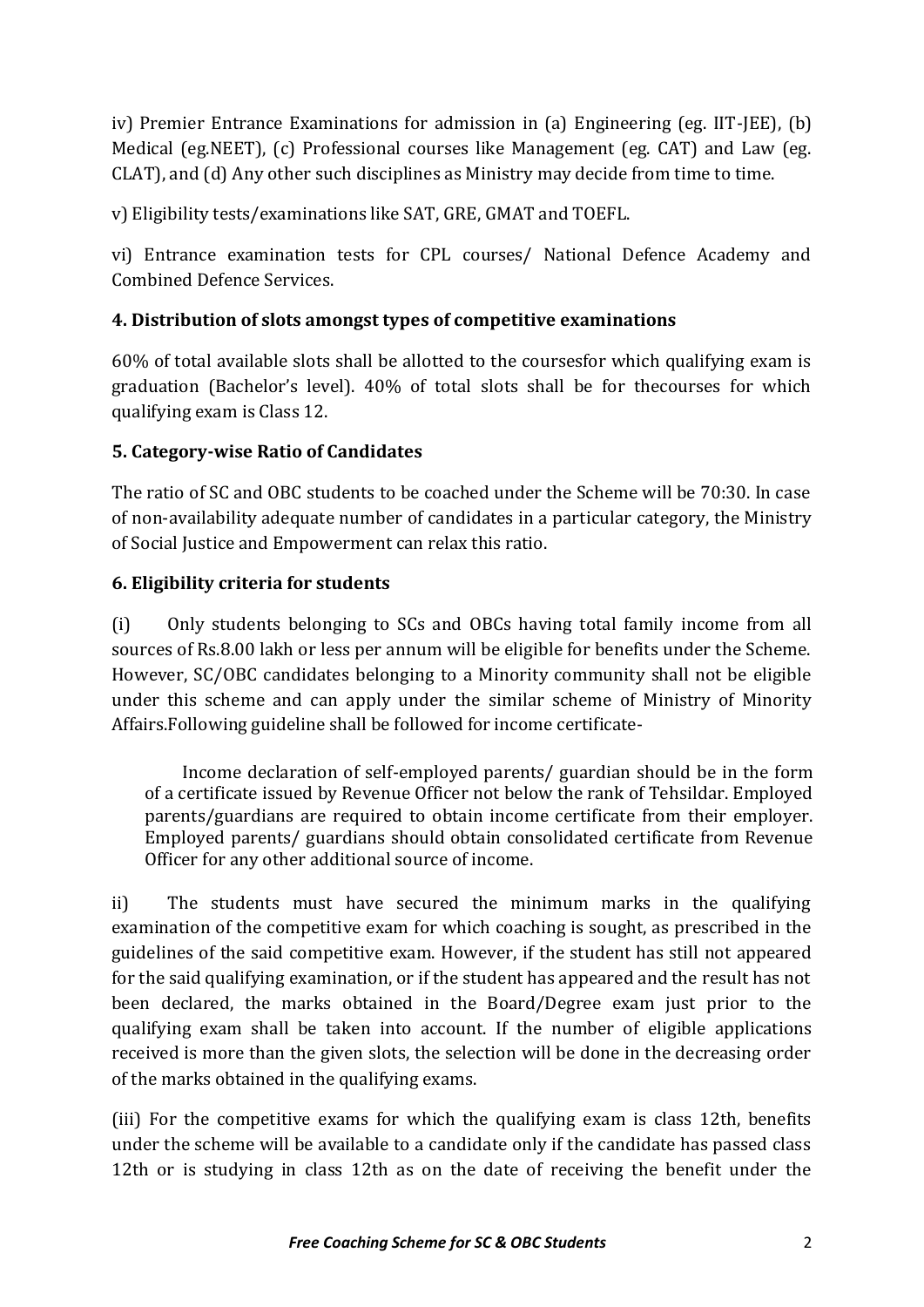scheme. Further, in case of competitive exams for which the qualifying exam is at bachelor level, only students/candidates having completed the bachelor level course or studying in the final year of the bachelor degree course at the time of receiving the benefits under the scheme shall be eligible.

iv) For such examinations which are conducted in two parts, Preliminary and Mains, priority in the selection will be given to those students who have at least once qualified the preliminary examination.

v) Benefits under the Scheme can be availed by a particular student not more than twice, irrespective of the number of chances he/she may be entitled to take in a particular competitive examination. The student will be required to submit an affidavit that he/she has not taken benefit more than twice under the Scheme.

vi) The candidate shall be precluded from availing any other scholarship benefits of similar scheme of the Centre or State Governments. The candidate will be required to upload an affidavit indicating that he/she is not availing scholarship from any other similar scheme of the Centre/State. A list of beneficiaries availing the scheme will also be uploaded on the website of the Ministry and shall be shared with States/UTs to avoid possibility of simultaneous availing benefits of similar scheme by the candidate

vii) Where the competitive examination is conducted in two stages viz. Preliminary and Mains, the candidates will be entitled for free coaching for both the examinations. They will be entitled for free coaching upto two times each for Preliminary and Main examinations as per their convenience. However, there will be no restriction in number of chances for coaching for Interview, if the candidate is selected for interview.

## **7. Mode of implementation**

The Scheme will be implemented in two distinct Modes and the student shall be free to choose any one mode for obtaining benefit under the Scheme. The Modes are as follows:

**Mode 1:** A total of two thousand slots (seats) will be distributed amongst reputed coaching institutes empanelled under the Scheme. The method of implementation is detailed in para 9 of the Scheme.

**Mode 2:** The Ministry will directly select a total of two thousand students as laid down in para 10 of the Scheme. These students shall have the liberty to pursue the coaching course in any institute of their choice.

#### **8**. **Extent of Assistance**

#### **i) Fees**

In case of students studying in institutes empanelled under the Scheme **(Mode-1)**, the fee as mutually decided between the Ministry and the institute shall be paid to the institute, subject to thelimits for fees and duration of the course laid down in **Annexure**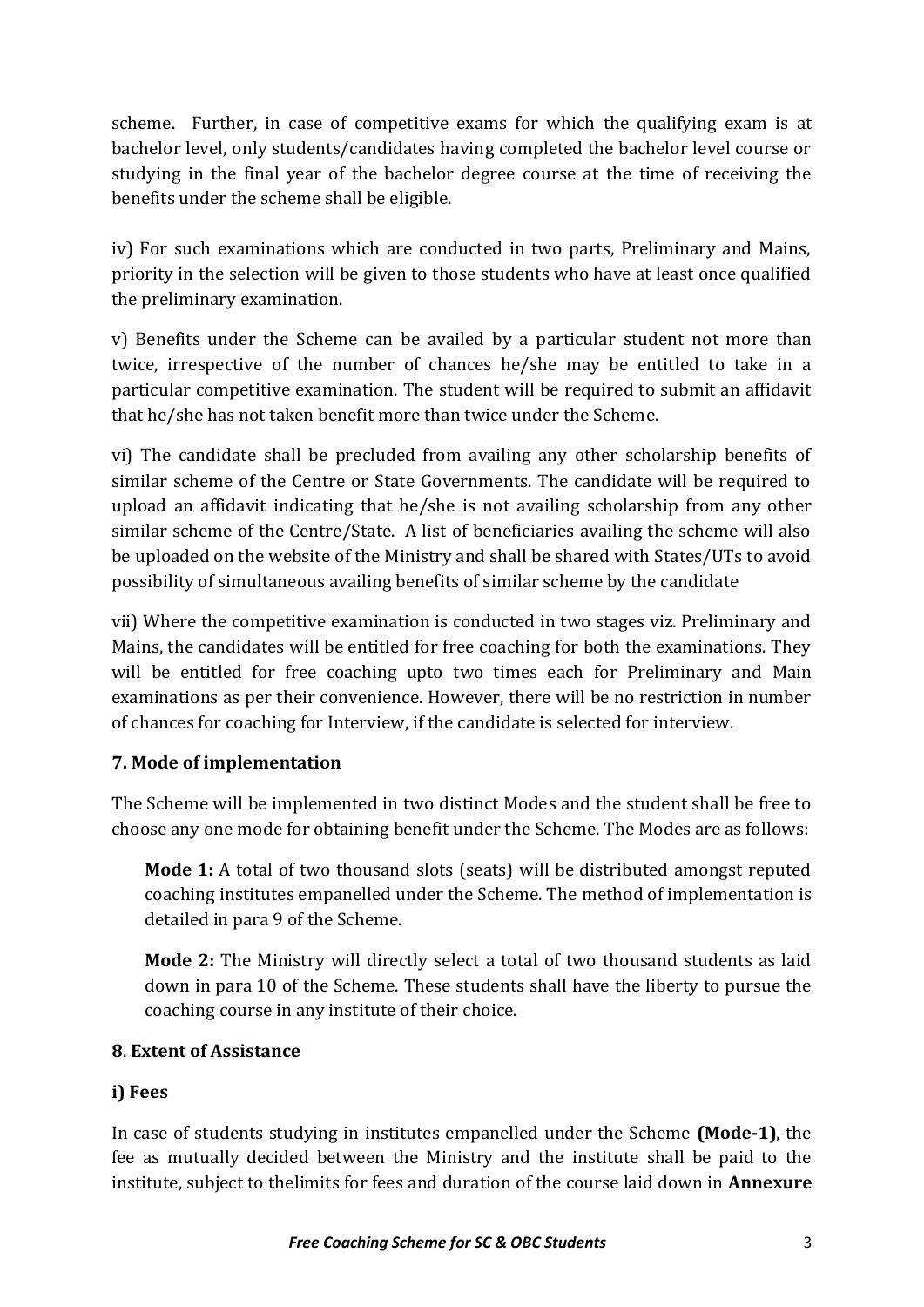**– 1** of this Scheme. For students selected directly by the Ministry **(Mode 2)**, the actual course fee of the institute in which the students is applying, which the institute charges course from general students, orthe prescribed course fee by the Ministry as per **Annexure-1** of the Scheme, whichever is less, subject to the limits for fees and duration of the course laid down in the **Annexure-1**. If the course fee is more than this specified amount, the candidate has to arrange for the remaining funds from his/her own sources.

## **ii) Stipend**

Monthly stipend of Rs. 3000/- per student will be paid for local students for attending the coaching class. Similarly, Rs.6000/- per student will be paid per month for outstation students. The stipend will be paid till the duration of the course or for one year, whichever is less. The stipend to each student shall be paid directly by the Ministry through DBT.

## **iii) Special Allowance**

Students with disabilities would also be eligible for Special Allowance of Rs. 2000/- per month towards reader allowance, escort allowance, helper allowance etc. having valid disability certificate (equal to or more than 40% disability). This will be in addition to the stipend mentioned in para 8 ii) above.

#### **9. Details of Mode 1**

## **a). Implementing Agencies**

The Scheme will be implemented through reputed coaching institutes/centres run by the:

i) Central Government/State Governments/UT Administrations/PSUs/Autonomous Bodies under Central/State Governments;

ii) Universities (both Central and State) including the Deemed Universities and Private Universities recognized by concerned authority; and

iii) Registered private institutes/NGOs.

## **b). Eligibility criteria for Coaching Institutes for applying for Empanelment**

(i) The institute should be a registered body or run by any organization registered under the Societies Registration Act, 1860/Companies Act, 2013 or any other relevant Act of the State/Union Territory. The institute shall also be registered on the Darpan portal of NITI Aayog.

(ii) The institute should have been registered at least for a period of 3 years as on date of calling of applications from States/UTs/Coaching Institutes for empanelment by the Ministry.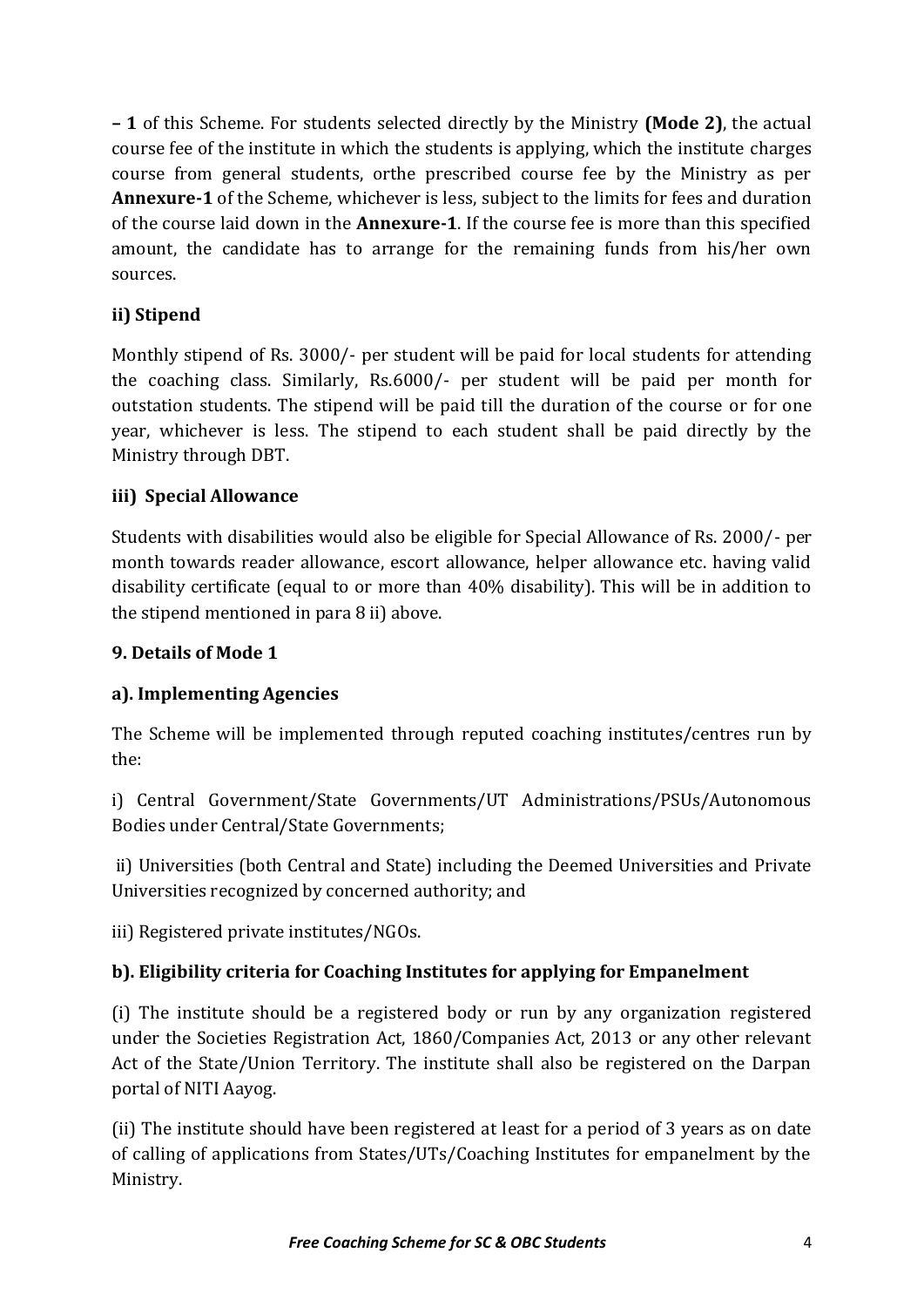(iii) The institute should have been fully functional for a minimum period of 3 years at the time of applying under this Scheme (iv) The institute must have proper infrastructure, including provisions for aadhar based biometric attendance for students and faculty, to meet all requirements for providing coaching in the courses applied for.

#### **c). Selection of Institutes**

i) The proposals for empanelment of coaching institutes will be considered by a Selection Committee and recommended for selection based on their past record of performance and other criteria to be determined by the Selection Committee. The basic selection criteria for empanelment of an institute shall be its performance in previous three years which should be more than the basic performance criteria, in the course for which applied, as prescribed in Annexure-2. The institutes for providing coaching will finally be selected by the Ministry based on the recommendations of the Selection Committee.

The composition of Selection Committee will be as follows:

| a. Joint Secretary, SCD-B, D/o SJE -         | Chairperson |
|----------------------------------------------|-------------|
| b. Director/DS, IFD, D/o SJE -               | Member      |
| c. Director/DS, Deptt. of Higher Education - | Member      |
| d. A representative of Niti Aayog -          | Member      |

e. Two representatives from relevant background to be decided by the Ministry - Members

f. Director/ DS, Scheduled Caste Division, D/o SJE – Convener

(ii) The States/UTs will furnish a list of at least 5 and not more than 10 reputed coaching institutes with a proven track record of success in coaching in courses identified in Para-3 here-in-above. The States shall submit the list of institutes within two months of calling of invitation to facilitate their timely examination and processing. The list of institutes received after the prescribed time limit shall not be processed.

(iii) In addition to proposals received from States, the Selection Committee as indicated at Sub-para (ii) above may also propose empanelment of institutes which enjoy good reputation and record of performance in providing coaching. However, confirmation will be taken from the concerned State Government regarding proper functioning of the institute. If the response from the State is not received within a period of two months, the department shall depute its own team to the institute for assessing its suitability.

iv) On receipt of list of names of coaching institutes, the institutes will be addressed by M/o SJE to submit a detailed proposal in compliance with requirements of the Scheme along with their performance record in proforma as requested.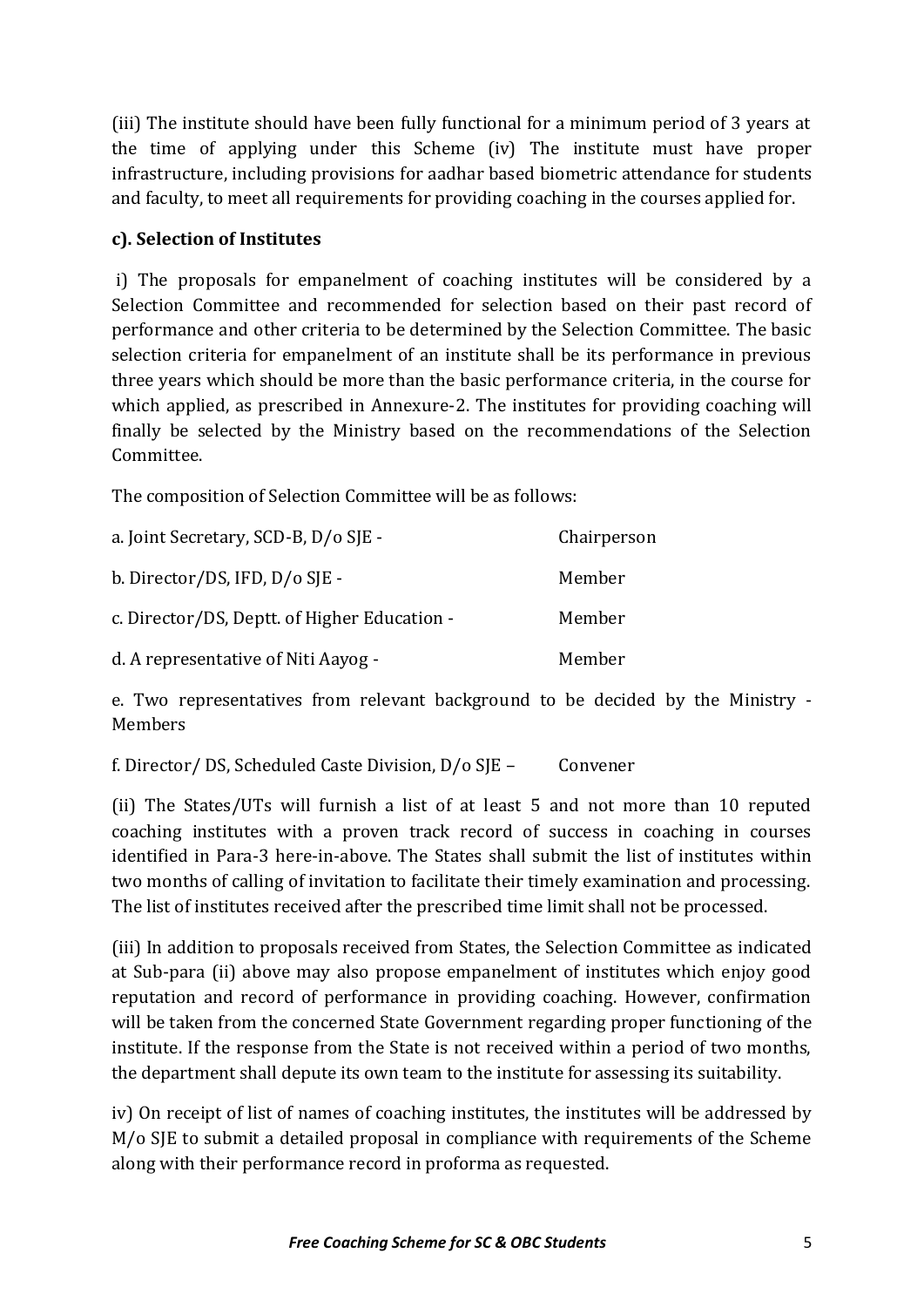v) Reputed institutes having branches in more than one district in a State will be given preference over standalone institutes.

vi) The Programme Division will carry out a preliminary screening of the proposals received from State Governments / UTs and also the institutes recommended by the Selection Committee and shortlist those, which prima facie satisfy the eligibility criteria and have all prescribed supporting documents. Such shortlisted proposals shall be placed before the Selection Committee.

vii) The institutes, once selected, will enter into an Agreement with the Ministry of Social Justice and Empowerment, Government of India with regard to the courses to be offered, terms and conditions of empanelment, fee structures, number of slots, duration of courses, furnishing of Utilization Certificates as per GFR, 2017 and Audited Statement of Accounts, maintaining physical and faculty related infrastructure prescribed under the scheme as amended from time to time.

viii) For the already empanelled institutes, the MoA will be valid for 3 years from the date of signing of the original MoA. Any newly selected coaching institutes during the year will be empanelled for a period of one year-extendable upto 3 years, subject to the Agreements with the Ministry of Social Justice and Empowerment.

ix) The Coaching Institutes will be provided maximum of two courses of 50 slots each at one centre. However, if the Institute is running only one course at a particular centre, then a maximum of 100 slots for that course will be allowed at that particular centre.

x) In 2020-21 a total of 2000 slots will be allocated to the institutes under this mode of the Scheme.As mentioned in para 4 of the Scheme, 60% of total available slots shall be allotted for those courses for which qualifying exam is graduation. 40% of total slots shall be for those courses for which qualifying exam is Class 12.Once the limit of 2000 slots is reached, no further empanelment will be done under the Scheme.

**Note:** With a view to give the Scheme wider publicity, the coaching institutes will issue advertisement in the local newspapers, giving relevant details of the Scheme, and invite applications from the eligible SC and OBC candidates as per provisions of the Scheme.

## **d). Funding Pattern**

The Ministry of Social Justice and Empowerment, Government of India will fund the entire fees for the coaching provided to selected SC/OBC candidates as per the terms and conditions of the Scheme, as mutually agreed to at the time of empanelment, subject to the limits for fee and duration of the course laid down in **Annexure-1**. However, the fee will not be more than the fee which institute is charging from its general category students for a similar course and also will not be more than the fee which the institute is charging for a similar course under a similar Scheme of any other Ministry/ Department of the Central or State Government.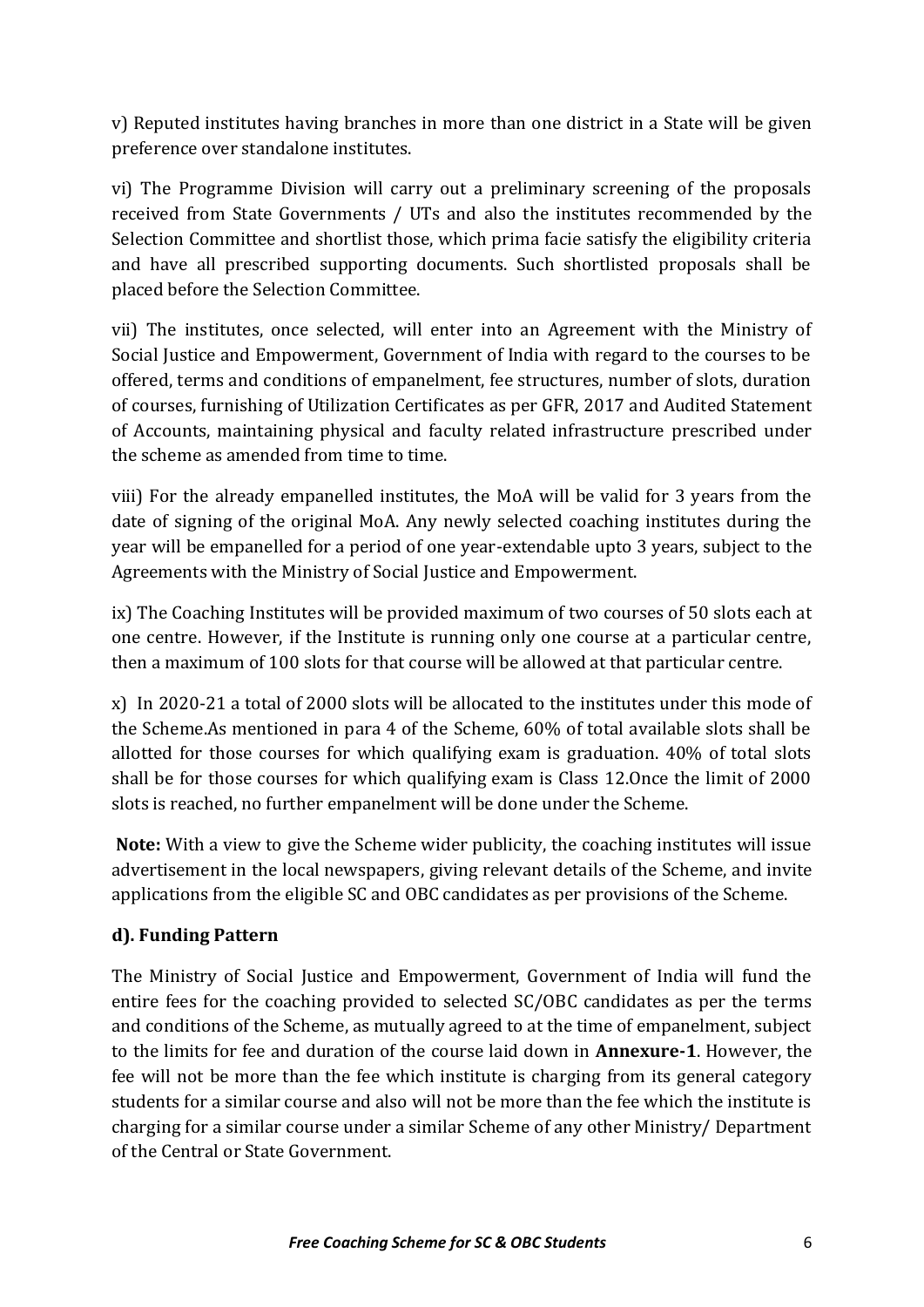In the first instalment, 50% of the total course feewill be released to the institute and 50% of the total stipend shall be released to the students. In thesecond instalment 50% of fee and balance 50% of the stipend shall be released.

## **e) Process for application for grants**

i). The grant-in-aid will be in two parts – Fee and Stipend. The Fee Component will be paid to the Coaching Institutes directly and stipend will be paid through DBT into the accounts of the students directly.

(ii) Immediately after the signing of Memorandum of Agreement (MoA) with the institute, the institute will be provided with a unique code through which it will register on e-Anudaan Portal- [grants-sje@nic.in/ngo-login](mailto:grants-sje@nic.in/ngo-login) along with the details of the student including his/her Name, Aadhar number, address, account details, caste certificate, income certificate, details of educational qualification w.r.t. the competitive exam, prescribed affidavits from student etc.

iii) Grant-in-aid will be released to the institutes concerned in twoinstallments every year as detailed in Para 9 (d) of this scheme. The first installment of fees will be released to the institutes immediately after their proposal is received on the e-Anudaan portal and the details are verified at Ministry level. The first installment of stipend shall also be released simultaneously to the students directly by the Ministry through the DBT mode.

iv)After the completion of the coaching , the institute will submit Utilisation Certificate (if due), details of expenditure made, complete audited accounts of the institute certified by a Chartered Accountant in respect of previous year's funds, performance of previous years students (if applicable) and attendance details of the students during the coaching. After verifying all the details, the second installment of the coaching fee will be released to the institutes in reimbursement mode. The balance stipend will be paid to the students, as per their attendance, directly into their accounts through DBT.

v) The release of second instalment of funds will depend upon the satisfactory performance of the institute during the previous year as per the criteria fixed in the Annexure 2 of the Scheme.

vi) The grant-in-aid for the 2nd and 3rd year would be released to empanelled institutes only after receipt of due Utilization Certificate, list of students coached with the previous year's grant, audited accounts in respect of previous year's funds and performance of students coached during previous year.

#### **f) Selection of Candidates by the institutes**

While the institute shall ensure that all the conditions given in para 6 of the Scheme are complied with, while selecting the students under the scheme, the coaching institute can apply the academic criteria prescribed by the institute itself. However, the institute may relax these criteria for SC/OBC candidates as per terms to be laid down in the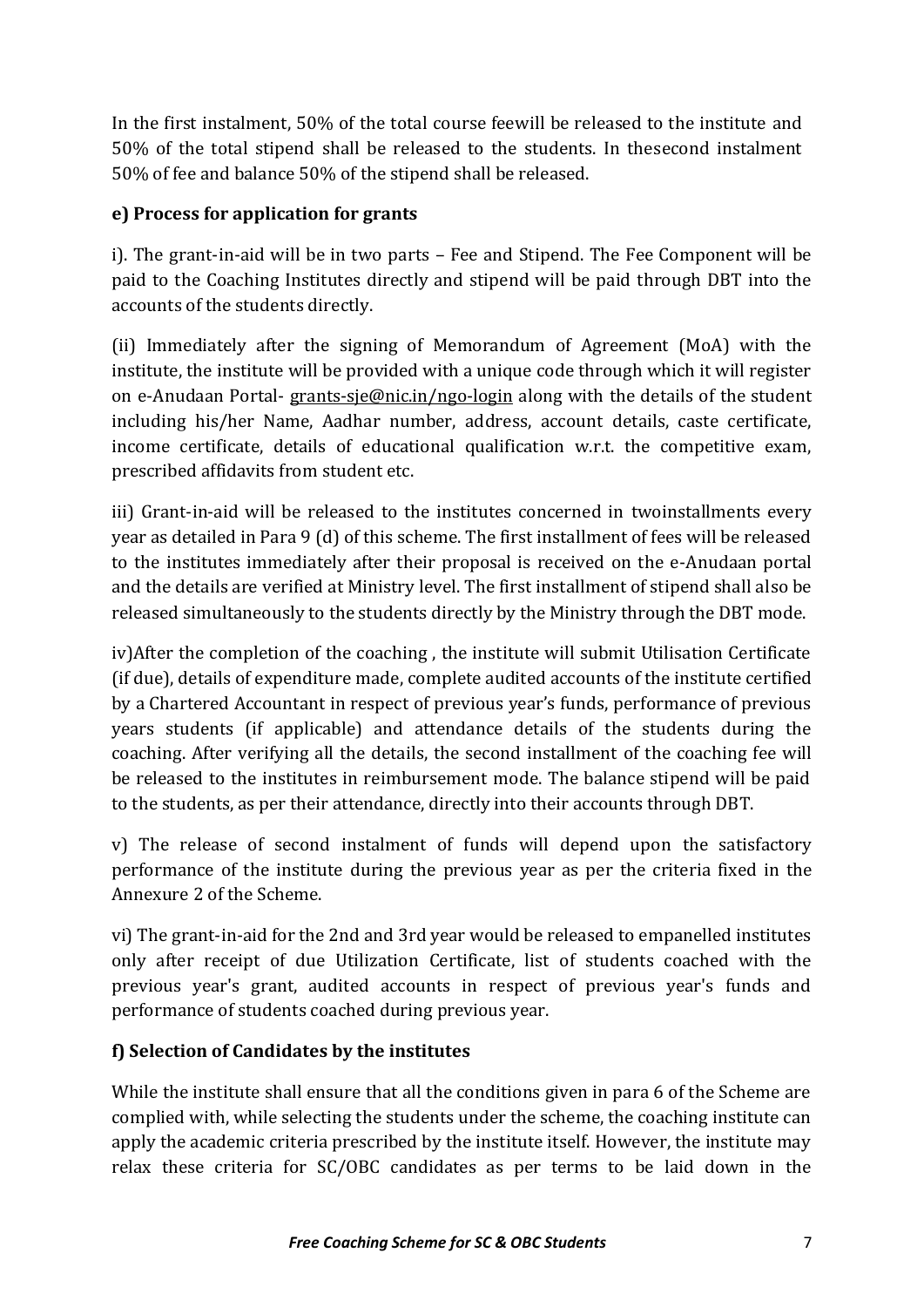Agreement. In case the number of applicants for the course are more than the seats, separate merit lists shall be drawn up for SC and OBC candidates based on the criteria mentioned in para 6 ii). of the Scheme.

## **g). General Provisions**

i) The institute shall maintain full progress record of the coaching and selection of the candidates, online.

ii) The selected students shall attend all classes. The institute shall maintain aadhar based bio-metric attendance of the students and report the same on the e-Anudaan portal.In the event of any student remaining absent for more than 15 days in a monthwithoutassigning any valid and satisfactory reason, benefits of free coaching to him/her shall be discontinued under intimation to this Ministry.

iii) Grant-in-aid released to the institutes shall be dealt with in a separate account by them. The institute shall also maintain separate book of accounts for the GEA.

iv) The institutes shall utilize the grant-in-aid only for the purposes laid down in this Scheme.In the event of the grantee institute acting in contravention of this condition, the institute will be liable to refund the amount received with 18% penal interest and other action, as deemed necessary. The institute will execute an Agreement Bond in prescribed proforrna to the effect that in the event of its failure to abide by any or atl the conditions stipulated in the sanction letter it shall be liable to refund with interest thereon the whole or such part of the grant as the Governrnent of lndia may decide.

#### **h). Review of performance and monitoring of the institutes**

i)**Renewal of empanelment:** There will be a review of performance of the coaching institutes at the end of the 3rd year of empanelment. The assessment will be based on the results of SC and OBC candidates provided coaching under the Scheme and the success rate enjoyed by coached students in clearing competitive examination for which he/she has received coaching for getting admission or employment in government/private sector. An institute must have a success rate as indicated in **Annexure 2** for various competitive exams to be eligible for renewal for a further period of one year-extendable up to three years.In case of unsatisfactory performance of the institute, it will be automatically removed from the empanelled list of institutes. Any institute so removed will not be considered eligible for empanelment for a period of three years from the date of its removal from the list.

ii) The Ministry of Social Justice and Empowerment, Government of India reserves the right to conduct random inspection/check from time to time of any of the empanelled institutes.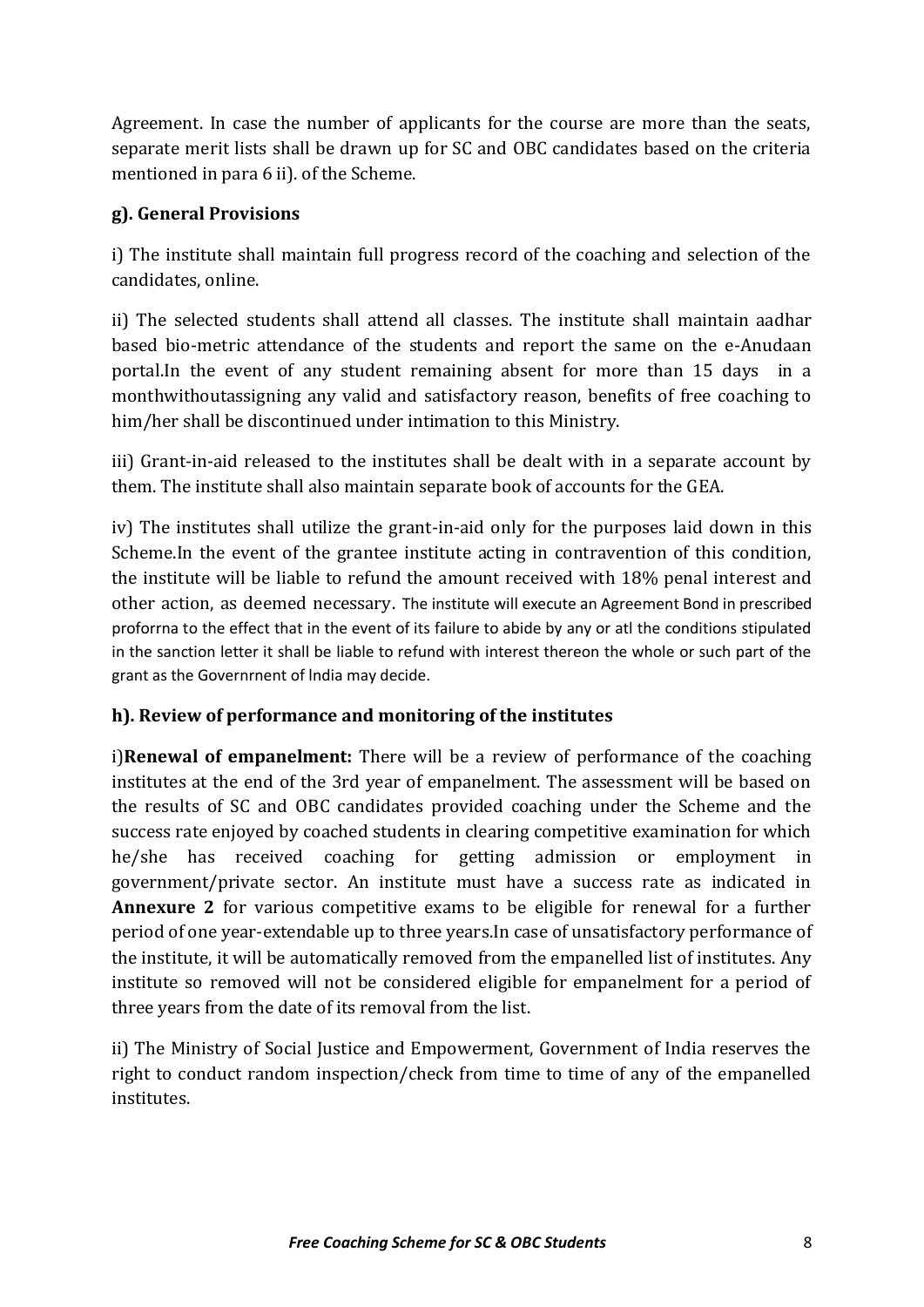iii.) The Ministry of Social justice and Empowerment reserves the right to discontinue funding under the Scheme at any point of time if the performance of the coaching institute is found to be unsatisfactory.

## **10.Details of Mode 2**

#### . **a).Number of candidates to be selected**

Under this Mode of the Scheme a prefixed number of serious and meritorious eligible candidates fulfilling the prescribed criteria shall be assisted. In 2020-21, a total of 2000 candidates will be selected for financial assistance for coaching under the Scheme. Of these slots a total of 800 slots shall be earmarked for competitive exams having eligibility condition as Class XII (e.g. NEET, JEE, CLAT etc.). Remaining 1200 slots shall be for competitive exams having eligibility condition as Graduation (CAT, Civil Services Examination etc.). The seats will be distributed in the ratio of 70:30 between SC and OBC candidates.

## **b).Process of application:**

(i)The scheme will be widely advertised through electronic media etc. giving summarized information about the Scheme. The applicants shall, after assessing their eligibility and suitability as per the eligibility conditions of the Scheme, will be required to apply online on this Ministry's portal, i.e. coaching.dosje.gov.in., along with details of course he/she intends to join.

(ii) The portal will remain open for one month twice a year i.e. during July, 2020 and January, 2020 for receiving applications.

(iii) The applicants will be required to upload their applications alongwith prescribed supporting documents.

(iv) No offline applications will be entertained. Only online applications complete in all respects, shall be considered for assistance. All the incomplete applications will be summarily rejected. However, the rejected candidates will have the option to apply in the subsequent phases of selection.

#### **c). Selection of candidates:**

(i) On closure of the application portal, separate merit lists shall be drawn up of eligible candidates belonging to the SC and OBC categories, and within these categories for both the levels of competitive exam mentioned in para 4 of the Scheme,by the IT system itself, based on information submitted by the candidates.

(ii) The applications will be scrutinized in the order of merit for ascertaining eligibility. Those applications not found complete, or if the applicants are found ineligible, will be rejected.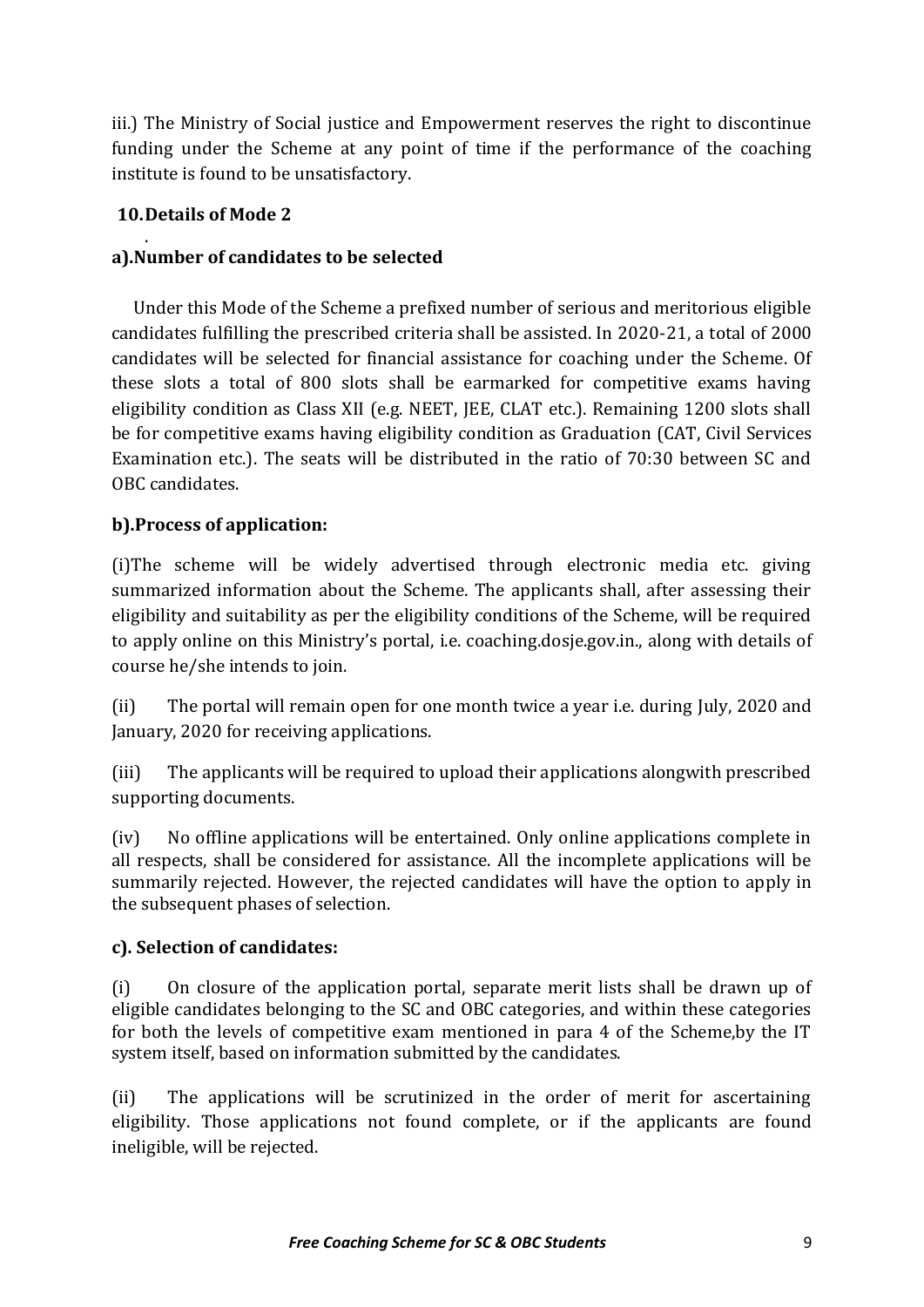(iii) The order of merit willbe as detailed in para 6 (ii) of the Scheme.

(iv) The merit lists so finalized will be placed before a Screening Committee set up by the Ministry, for making recommendation about selection of the candidates.The assigned number of candidates in the merit will be given the benefit of the scheme subject to verification of their credentials. The merit list shall be uploaded on the website of the Ministry.

(v) Keeping in view the slots available for the year 2020-21, 1000 candidates will be provided assistance in each of the two phases in the year. Separate merit lists will be drawn up for each phase.

## **(d). Release of assistance to the students**

(i) The course fee shall be released to the account of the beneficiary candidate in two instalments through DBT mode.

(ii) After the selection and verification of credentials of the candidates an "Open Assurance" letter shall be issued to candidates stating therein the name of candidate selected, rank no, details of fee amount to be given under the scheme. This will be used by Candidates to contact coaching institute in which he/ she wants to attend coaching. On receipt of admission confirmation/assurance from the Institute; the Candidate will upload the same on the online portal. The first instalment of 50% of the eligible amount will be released immediately thereafter.

(iii) The candidate will be required to join the selected course within 6 months of the release of the first instalment. The remaining fee will be reimbursed after receiving proof of joining of institute by the candidate and deposition of the amount released as first instalment by the candidate to the institute. If the first instalment of the fee amount is not paid to the selected institute within a period of 6 months, this amount will have to be returned to the Government and second instalment will not be eligible. The candidate will be required to submit an affidavit in the prescribed pro forma that he/she would take admission in the coaching institute of his/her choice within six months of receiving the first instalment of coaching fee failing which he/she would return the money to the Ministry immediately.

(iv) To facilitate the candidate, a letter will also be issued alongwith the 1st instalment of funds releaseindicatingthat the balance feeshall also be paid to the candidate after joining the course.

#### **11. Performance and Monitoring of the Scheme:**

(i) A Technical Support Group (TSG) shall be set up in the Ministry to assist in scrutiny and processing of the applications, as well as for monitoring the progress of the candidates.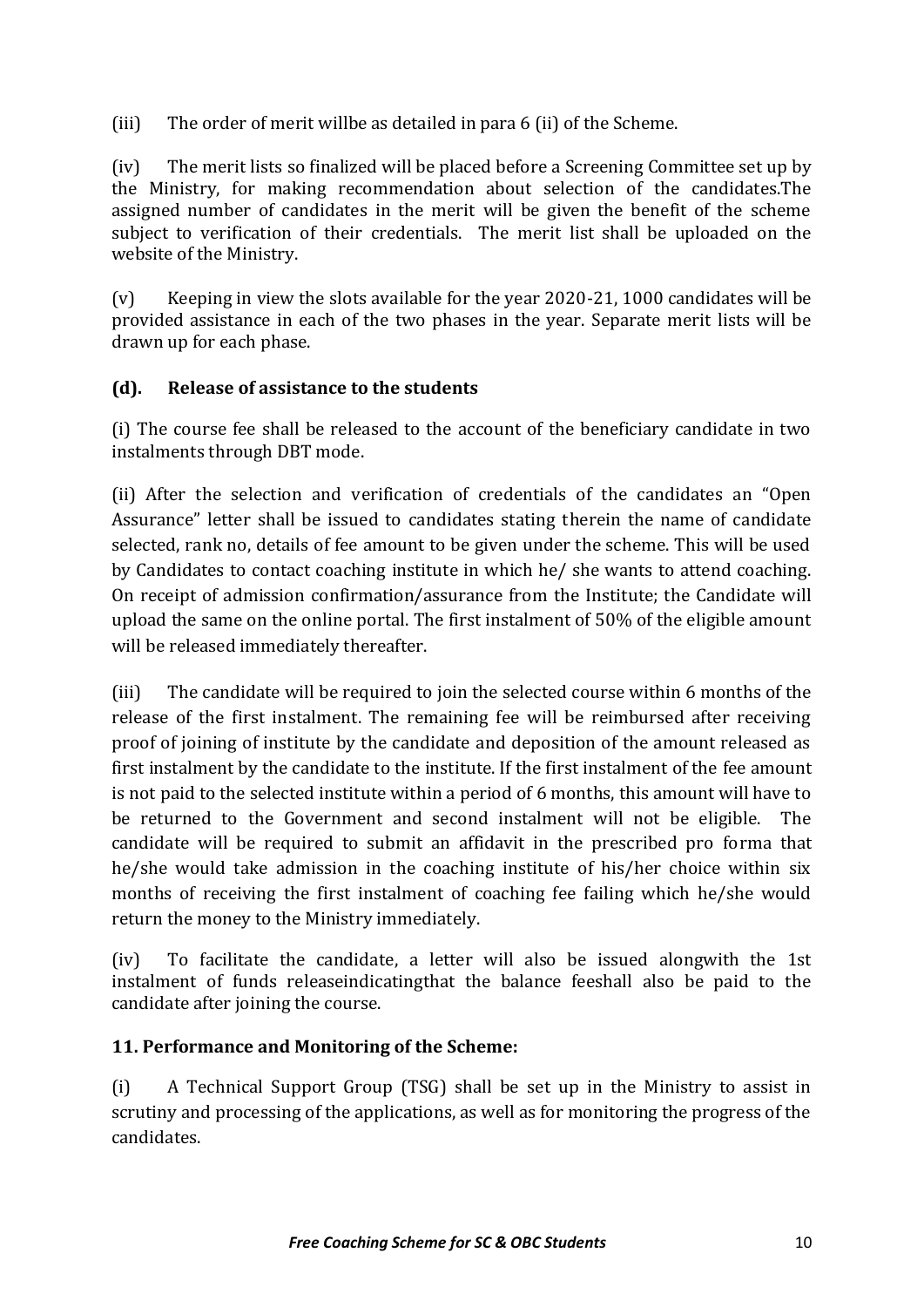(ii) There will be a review of the performance of the selected candidates availing the benefits of the scheme based on the information obtained from the candidates about their success or otherwise in the competitive exams.

(iii) A provision not exceeding 1% of the total budget will be made to meet the administrative and allied costs of the Ministry for office equipment including computers and accessories, furniture, development of appropriate software, advertisements, engagement of personnel, etc.

\*\*\*\*\*\*\*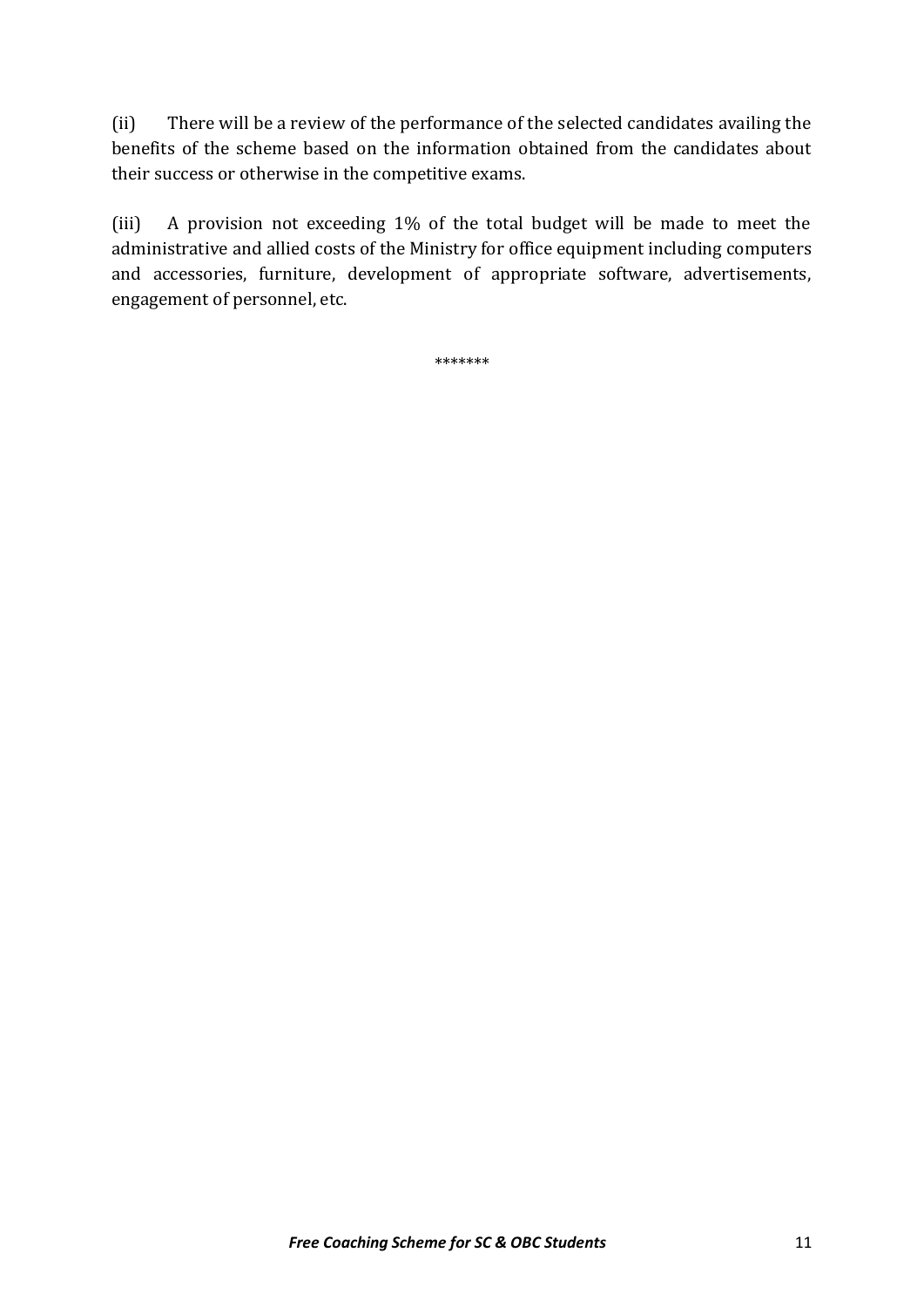#### **Annexure-1**

# **Maximum Fee and Minimum Duration under the Free Coaching Scheme for SC and OBC students**

| S.No. | Course                 | Maximum Total Course | Minimum <sup>*</sup> Duration in |
|-------|------------------------|----------------------|----------------------------------|
|       |                        | fee in Rupees        | months                           |
| 1.    | Civil Services Exam by | 1,20,000             | 9 months (4 months)              |
|       | UPSC/SPSCs             |                      | prelim + 5 months                |
|       |                        |                      | mains)                           |
| 2.    | SSC/RRB                | 40,000               | 6months                          |
| 3.    | Banking /Insurance/    | 50,000               | 6months                          |
|       | PSU/CLAT               |                      |                                  |
| 4.    | JEE/NEET               | 1,20,000             | 9 months (not exceeding          |
|       |                        |                      | 12months)                        |
| 5.    | <b>IES</b>             | 80,000               | $-do-$                           |
| 6.    | CAT / CMAT             | 60,000               | $-do-$                           |
| 7.    | GRE/GMAT/SAT/TOFEL     | 35,000               | 3 months                         |
| 8.    | CA-CPT/GATE            | 75,000               | 9months                          |
| 9.    | <b>CPL Courses</b>     | 30,000               | 6 months                         |
| 10.   | NDA/CDS                | 20,000               | 3 months                         |

\*A minimum physical coaching of 16 hours per week will be mandatory for all the above courses.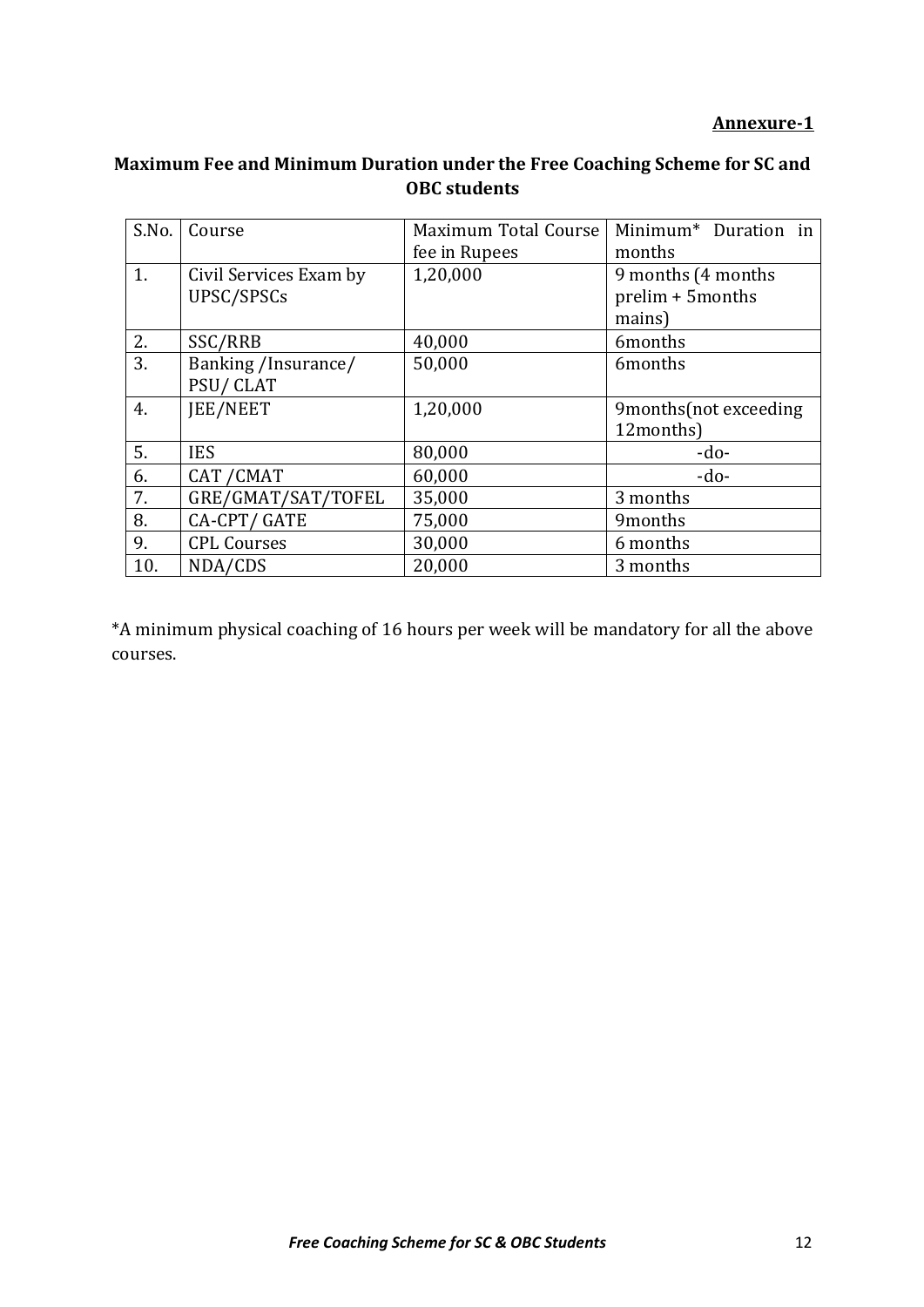#### **Annexure-2**

Criteria for Review of Performance of the Empanelled Institutes for Release of Funds and Renewal of Empanelment Under Free Coaching Scheme

| Sl.<br>N<br>0. | Competitive<br>Exam                                             | Success parameters                                                                                                                                                                                                                           | <b>Criteria for release of</b><br>2 <sup>nd</sup> installment of<br>funds and renewal for<br>Empanelment |
|----------------|-----------------------------------------------------------------|----------------------------------------------------------------------------------------------------------------------------------------------------------------------------------------------------------------------------------------------|----------------------------------------------------------------------------------------------------------|
|                |                                                                 |                                                                                                                                                                                                                                              | Success per cent                                                                                         |
| 1.             | Central Civil<br>Services and<br><b>State Civil</b><br>Services | Success in Prelims/Mains/<br>final selection in any Central or State Civil<br>Services                                                                                                                                                       | 4% i.e. 2 students per<br>batch                                                                          |
| 2.             | SSC/RRB/Ban<br>king/IES/Insu<br>rance /PSU                      | Final selection or even call for interview<br>shall be considered for assessing success                                                                                                                                                      | 16% i.e. 8 students per<br>batch                                                                         |
| 3.             | JEE                                                             | Passing of Mains/final selection in<br>B.Tech/BE course in case of<br>JEEinanyEngineering college<br>with at least half of them crossing the final<br>cut off marks at which SC students were<br>selected in that year in any Govt. college. | 20%i.e.10 students per<br>batch                                                                          |
| 4.             | <b>GATE</b>                                                     | Passing the test with required cut off to<br>secure admission in Post Graduate course<br>in any Govt college and/or secure<br>employment in any PSU of the Central or<br>State Government through the exam                                   | 10 % i.e.5 students per<br>batch                                                                         |
| 5.             | <b>NEET</b>                                                     | Admission in any Medical college in<br>MBBS/BDS/B.Pharma course<br>with at least half of them crossing the final<br>cut off marks at which SC students were<br>selected in that year in any Govt. college.                                   | 14% i.e. 7 students per<br>batch for NEET                                                                |
| 6.             | CAT/CLAT                                                        | Getting call for GD and interview fromany<br>college for PGDM/MBA/L.L.B                                                                                                                                                                      | 20% i.e. 10 students<br>per batch of which at<br>least 2 should be in<br>Govt. college                   |
| 7.             | <b>CACPT</b>                                                    | Passing the test to secure admission in the<br>CA course                                                                                                                                                                                     | At least 30% of the<br>students imparted<br>training should pass<br>the test to join the<br>course.      |
| 8.             | GRE/GMAT/S<br>AT/TOEFL                                          | Scoring of at least 65 % of the total<br>maximum marks for the exam                                                                                                                                                                          | 10% i.e.5 students per<br>batch                                                                          |